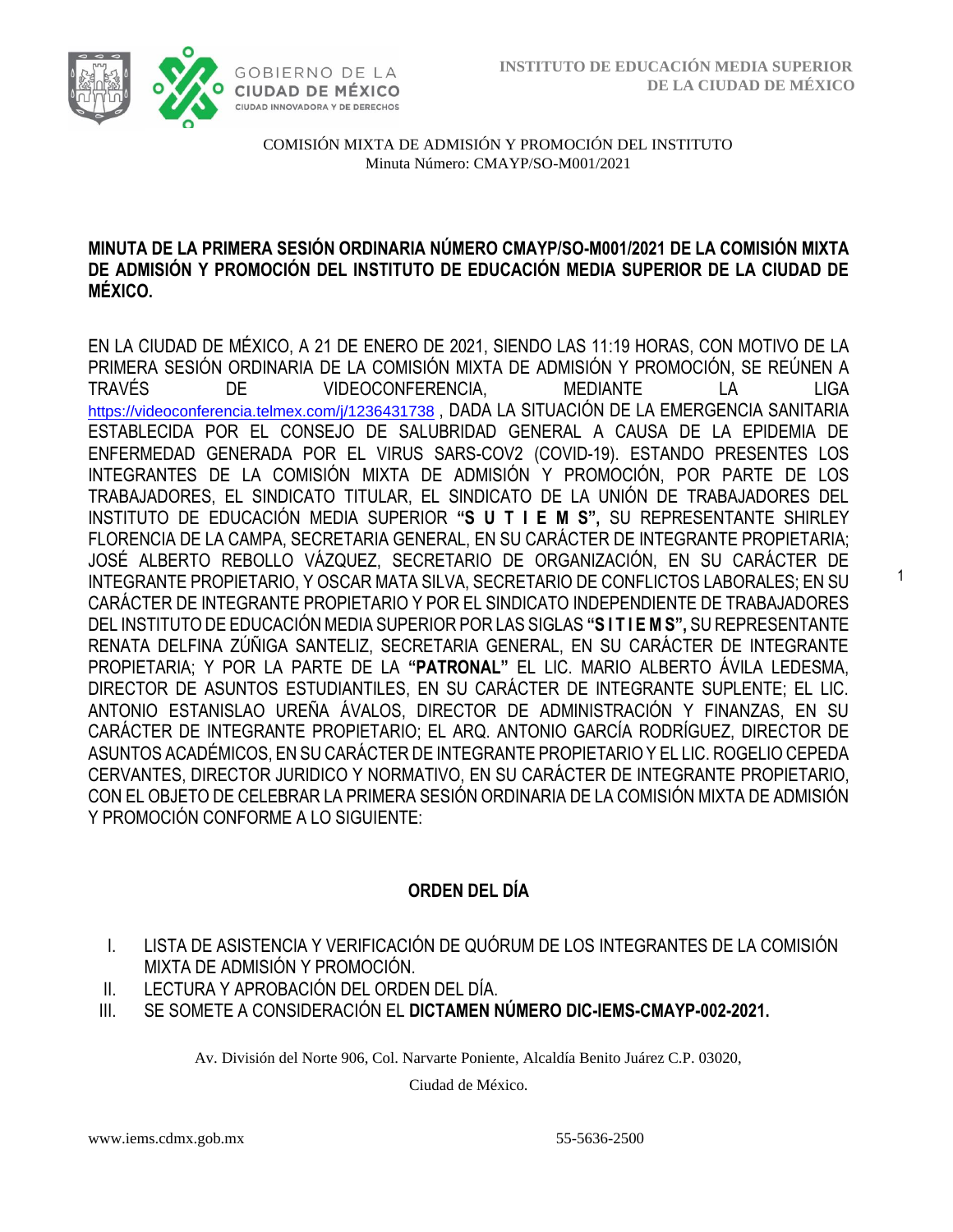

- IV. SE SOMETE A CONSIDERACIÓN LA **CONVOCATORIA CON-001-CMAYP-2021 "LICENCIAS SIN GOCE DE SUELDO"**
- V. SE SOMETE A CONSIDERACIÓN LA **CONVOCATORIA CON-002-CMAYP-2021 "CAMBIO DE TURNO Y/O PLANTEL PARA LOS TRABAJADORES ADMINISTRATIVOS"**.

### **M I N U T A**

**PRIMERO.-** DE ACUERDO CON LA LISTA DE ASISTENCIA DE LOS INTEGRANTES DE LA COMISIÓN, EXISTE QUÓRUM LEGAL VÁLIDO PARA LLEVAR A CABO LA PRIMERA SESIÓN ORDINARIA DE LA COMISIÓN MIXTA DE ADMISIÓN Y PROMOCIÓN.

**SEGUNDO.-** PREVIA LECTURA SE APRUEBA EL ORDEN DEL DÍA PROPUESTO POR LOS INTEGRANTES.

**TERCERO.-** LOS INTEGRANTES DE LA COMISIÓN MIXTA DE ADMISIÓN Y PROMOCIÓN APRUEBAN EN TODAS Y CADA UNA DE SUS PARTES EL DICTAMEN **DIC-IEMS-CMAYP-002-2021** Y LAS CONVOCATORIAS: **CON-001-CMAYP-2021 "LICENCIAS SIN GOCE DE SUELDO"** Y **CON-002-CMAYP-2021 "CAMBIO DE TURNO Y/O PLANTEL PARA LOS TRABAJADORES ADMINISTRATIVOS**", LO ANTERIOR PARA TODOS LOS EFECTOS ADMINISTRATIVOS CORRESPONDIENTES.

**CUARTO.-** LA DIRECCIÓN DE ADMINISTRACIÓN Y FINANZAS Y LA DIRECCIÓN DE ASUNTOS ACADÉMICOS, EN EL ÁMBITO DE SUS RESPECTIVAS COMPETENCIAS REALIZARÁN LOS ACTOS Y ACCIONES CONDUCENTES A EFECTO DE DAR SEGUIMIENTO EN SUS TÉRMINOS AL **DIC-IEMS-CMAYP-001-2021** Y LAS CONVOCATORIAS: **CON-001-CMAYP-2021 "LICENCIAS SIN GOCE DE SUELDO"** Y **CON-002-CMAYP-2021 "CAMBIO DE TURNO Y/O PLANTEL PARA LOS TRABAJADORES ADMINISTRATIVOS"**, ASÍ COMO PARA TODOS LOS EFECTOS ADMINISTRATIVOS CORRESPONDIENTES.

**QUINTO.-** SE ACUERDA FECHA PARA LA CELEBRACIÓN DE LA SEGUNDA SESIÓN ORDINARIA DE LA COMISIÓN MIXTA DE ADMISIÓN Y PROMOCIÓN EL DÍA 28 DE ENERO DE 2021, A LAS 11:00 HRS. SE ENVIARÁ MEDIANTE CORREO ELECTRÓNICO LA LIGA DE LA VIDEOCONFERENCIA A LOS INTEGRANTES, PREVIO A LA SESIÓN RESPECTIVA.

**SEXTO.-** CON RELACIÓN AL APARTADO CUARTO NUMERAL 3 DEL DICTAMEN DIC-IEMS-CMAYP-002- 2021, EL SUTIEMS OPINA QUE ESTE CASO DEBE RECONSIDERARSE PARA UN RESOLUTIVO

Av. División del Norte 906, Col. Narvarte Poniente, Alcaldía Benito Juárez C.P. 03020,

Ciudad de México.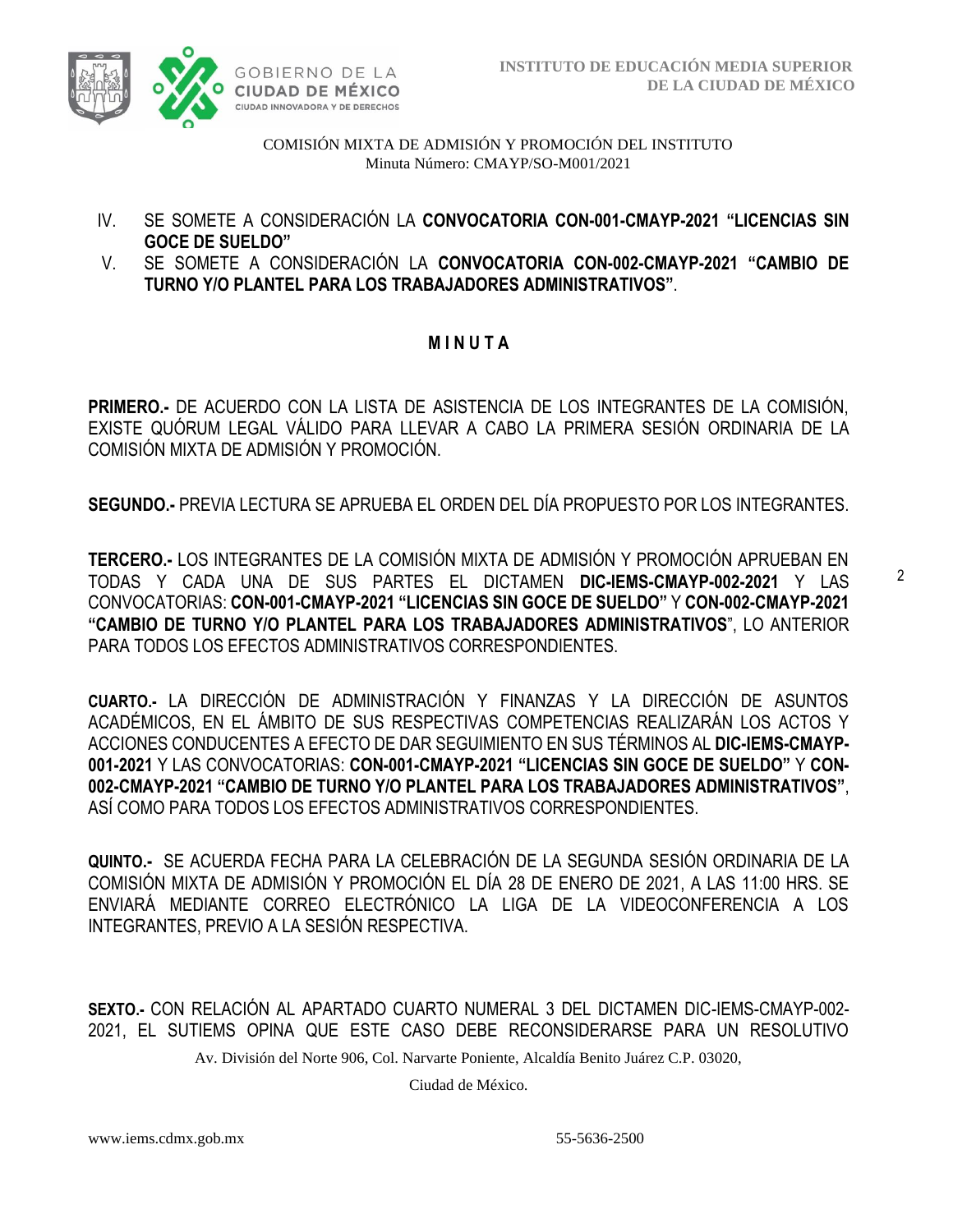

FAVORABLE Y PARA LA EMISIÓN DE PRÓXIMAS CONVOCATORIAS, EN TANTO CONSIDERA QUE SE TRATA DE UN CASO NO PREVISTO.

**SÉPTIMO.-** LOS ACUERDOS TOMADOS EN LA PRESENTE SESIÓN, SON VÁLIDOS Y SURTIRÁN SUS EFECTOS LEGALES Y JURÍDICOS EN TÉRMINOS DE LO DISPUESTO POR EL ARTÍCULO TERCERO, PÁRRAFOS SÉPTIMO Y OCTAVO DEL "ACUERDO POR EL QUE SE AUTORIZA EL USO DE MEDIOS REMOTOS TECNOLÓGICOS DE COMUNICACIÓN COMO MEDIOS OFICIALES PARA CONTINUAR CON LAS FUNCIONES ESENCIALES Y SE ESTABLECEN MEDIDAS PARA LA CELEBRACIÓN DE LAS SESIONES DE LOS ÓRGANOS COLEGIADOS EN LAS DEPENDENCIAS, ÓRGANOS DESCONCENTRADOS, ENTIDADES DE LA ADMINISTRACIÓN PÚBLICA Y ALCALDÍAS DE LA CIUDAD DE MÉXICO, CON MOTIVO DE LA EMERGENCIA SANITARIA POR CAUSAS DE FUERZA MAYOR DEL CONSEJO DE SALUD DE LA CIUDAD DE MÉXICO", PUBLICADO EN LA GACETA OFICIAL DE LA CIUDAD DE MÉXICO EL 06 DE ABRIL DE 2020".

**OCTAVO.-** AGOTADOS EN SU TOTALIDAD LOS ASUNTOS DEL ORDEN DEL DÍA, LOS INTEGRANTES DE LA COMISIÓN EXPRESARON SU CONSENTIMIENTO SIN MEDIAR ALGÚN VICIO DE LA VOLUNTAD, RESPECTO DE LA MINUTA EMITIDA, LA QUE SURTIRÁ SUS EFECTOS LEGALES A PARTIR DE SU PUBLICACIÓN EN LA PÁGINA OFICIAL DEL INSTITUTO DE CONFORMIDAD CON EL NUMERAL SÉPTIMO DE LA PRESENTE MINUTA, Y LAS FIRMAS AUTÓGRAFAS DE LOS QUE EN ELLA INTERVINIERON SE ASENTARAN UNA VEZ TERMINADA LA EMERGENCIA SANITARIA.-------------------------------------------------------

----------------------------------------------------------------------------------------------------------------------------------------------------- ESTE DOCUMENTO SE CONCLUYE SIENDO LAS 13:57 HORAS DEL 21 DE ENERO DE 2021------------------- ----------------------------------------------------------------------------------------------------------------------------------------------------

> Av. División del Norte 906, Col. Narvarte Poniente, Alcaldía Benito Juárez C.P. 03020, Ciudad de México.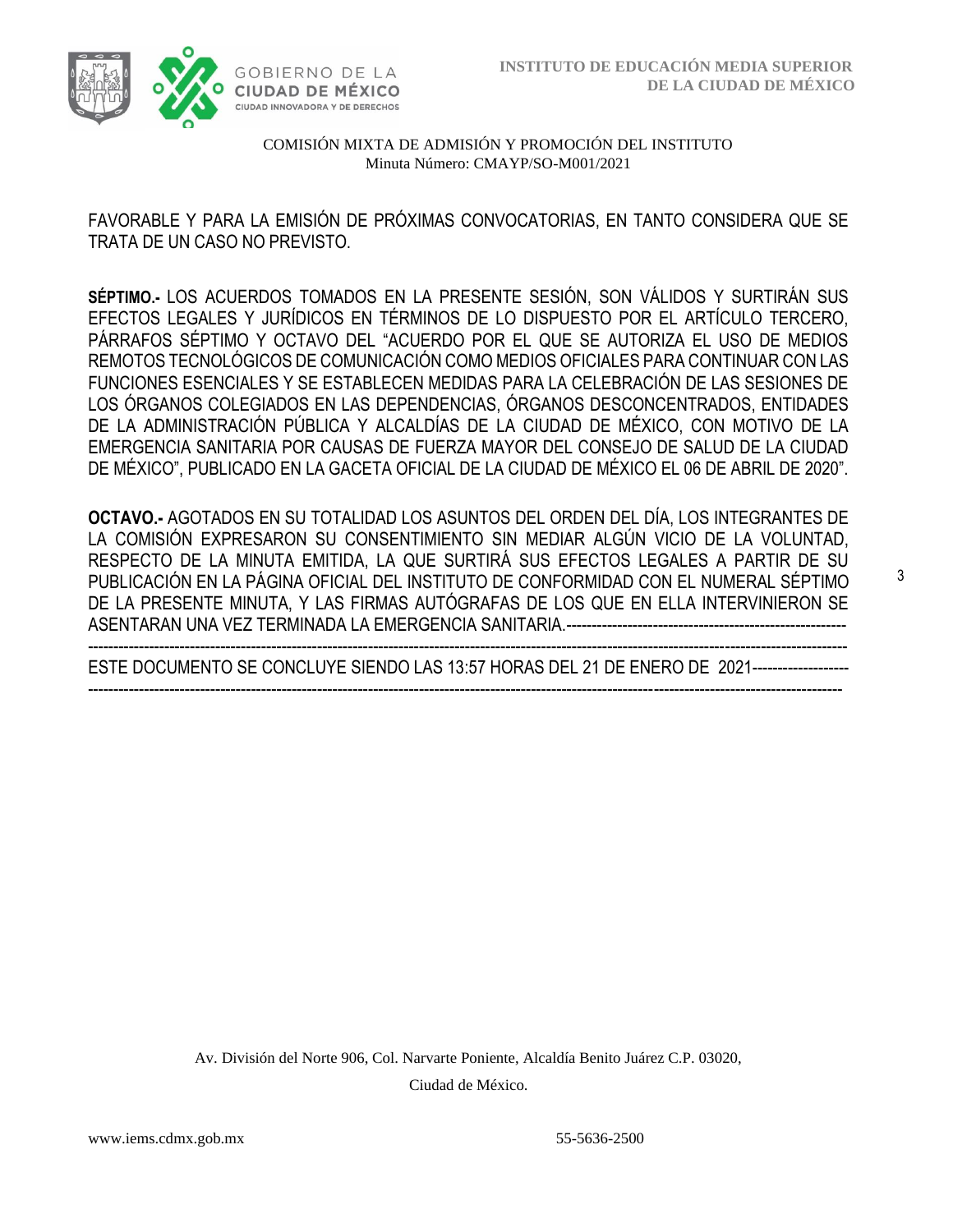

**FIRMAN LAS PARTES**

# **POR PARTE DE LOS TRABAJADORES DEL IEMSCDMX**

## **SHIRLEY FLORENCIA DE LA CAMPA RENATA DELFINA ZUÑIGA SANTELIZ**

INTEGRANTE PROPIETARIA SECRETARIA GENERAL DEL SINDICATO DE LA UNIÓN DE TRABAJADORES DEL INSTITUTO DE EDUCACIÓN MEDIA **SUPERIOR** (SUTIEMS)

INTEGRANTE PROPIETARIA SECRETARIA GENERAL DEL SINDICATO INDEPENDIENTE DE TRABAJADORES DEL INSTITUTO DE EDUCACIÓN MEDIA SUPERIOR (SITIEMS)

# **JOSÉ ALBERTO REBOLLO VÁZQUEZ OSCAR MATA SILVA**

INTEGRANTE PROPIETARIO SECRETARIO DE ORGANIZACIÓN DEL SINDICATO DE LA UNIÓN DE TRABAJADORES DEL INSTITUTO DE EDUCACIÓN MEDIA SUPERIOR (SUTIEMS)

INTEGRANTE PROPIETARIO SECRETARIO DE CONFLICTOS LABORALES DEL SINDICATO DE LA UNIÓN DE TRABAJADORES DEL INSTITUTO DE EDUCACIÓN MEDIA SUPERIOR (SUTIEMS)

Av. División del Norte 906, Col. Narvarte Poniente, Alcaldía Benito Juárez C.P. 03020, Ciudad de México.